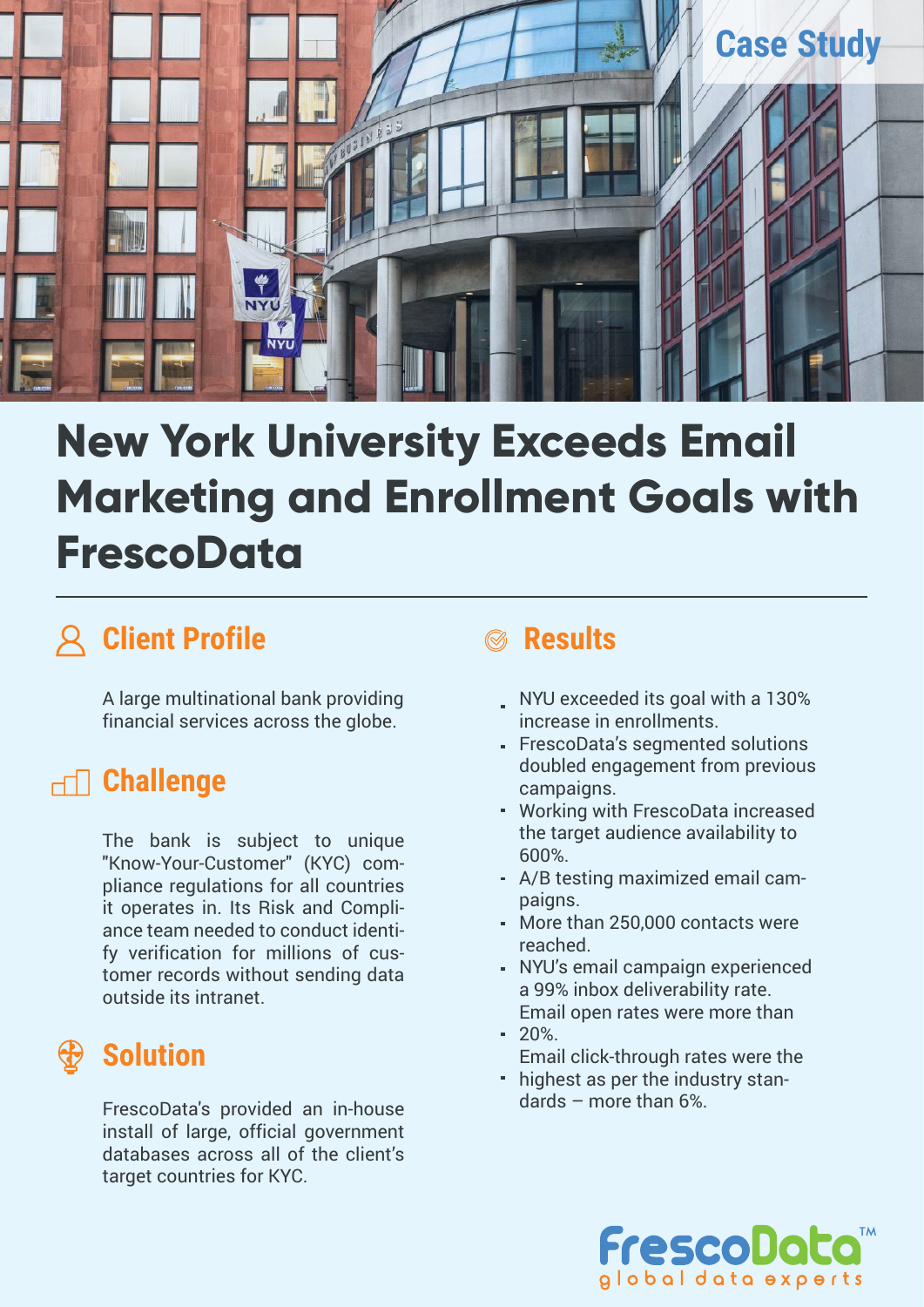## **Company Background**

New York University (NYU), one of the largest private universities in the United States, wanted to expand its international email efforts. The institution enlisted our help on campaigns for masters' programs with specific target audiences. NYU needed an email marketing partner for outbound email campaigns, who would act as an extension of its marketing arm by tracking the metrics closely for each campaign. The institution came to us by referral from another data company because FrescoData is the global data leader in the list market.

## **The Challenges**

FrescoData provided NYU with convenience to work with just one source and prospect in multiple countries. The institution did not have enough data outside the US and could not find data partners with targeted student data. NYU needed a reputable source whose database complies with the changing global privacy laws and can ensure compliance for its email campaigns.

NYU wanted to create very course-specific messaging for HR, Manufacturing, Procurement, Project Management, Real Estate, PR and Communications, Hospitality, and Construction programs. This project would require a partner who could manage multiple campaigns for different audiences.

#### **Meeting Client Goals**

NYU had a few goals it wanted to achieve with FrescoData's help. The institution wanted to meet the enrollment numbers as per its projects for each new program launch in different countries. NYU also wanted to generate interest from prospective students to reach out for program material and sign up for orientation classes. The institution also wanted to build an internal database of interested prospective students in each of the markets we were targeting. NYU also wanted to stay ahead of the stiff competition with similar executive courses offered by the IVY Leagues.



FrescoD alobal data experts